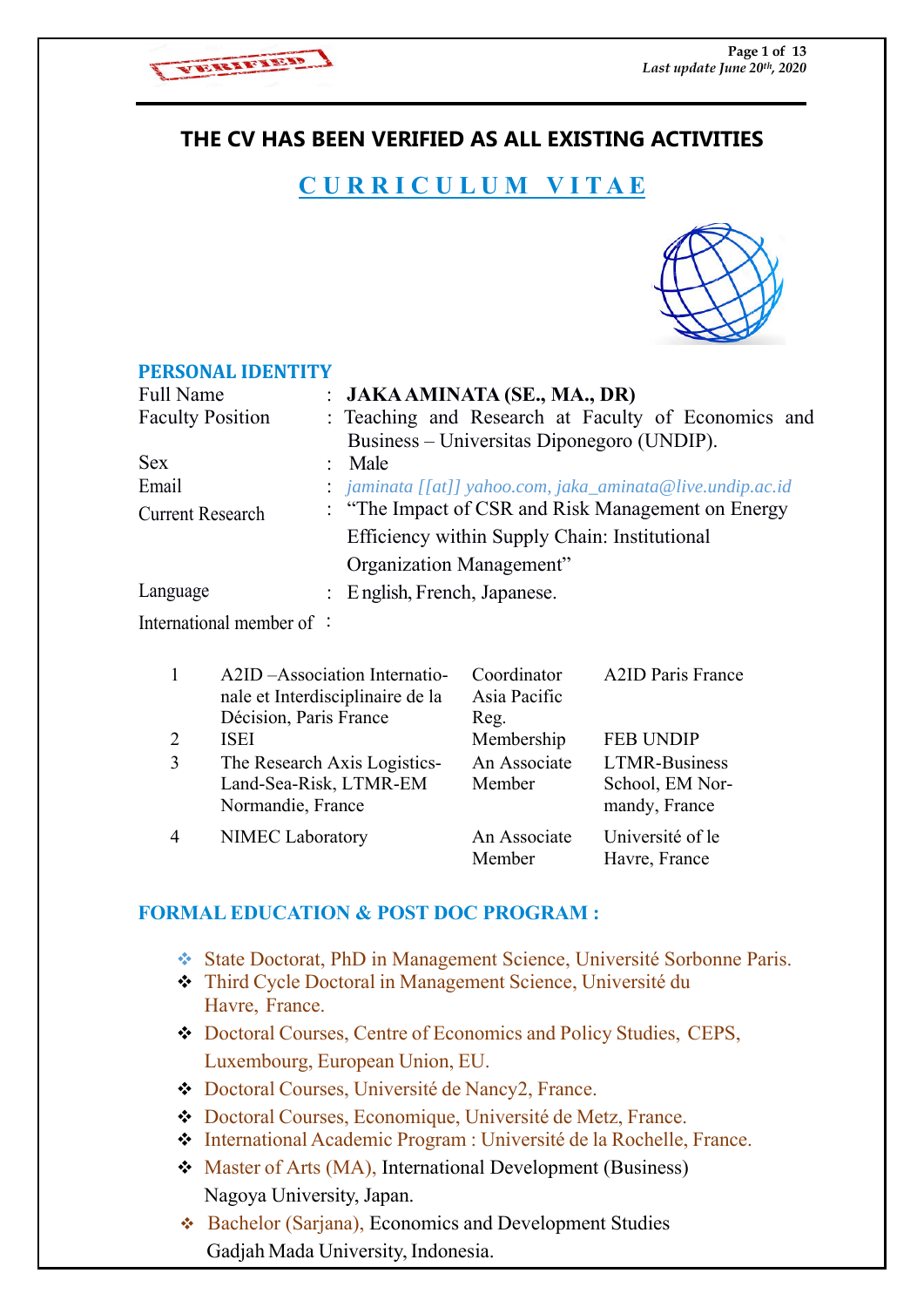# **LATEST CURRENT RESEARCH THEME:**

- Logistics & Supply Chain in Management & Economics
- ❖ Production, Transportation and Warehousing Management
- ❖ Block Chain

### **SKILLS:**

Logistics, Sustainability, Operations Management, Energy, Management Engineering, Production, Production Management, Optimization, Industrial Management, Quality Management, Production Planning, SCM, Lean Manufacturing, Applied Economics, Applied Statistics, Applied Analysis, Energy Efficiency, Business Strategy, Information Systems (Business Informatics), Scheduling, Production/Operations Management, Nuclear Power Plants, Process Improvement, Quantitative Management, Performance Measurement, AHP, Strategy, Alternative Energy, Inventory Management, Business Development, Consumer Behavior, Energy Management, Supply Chain Management, Energy Economics, Supply Chain, Business Economics, Management Strategic, Mathematical Economics, Competitive Analysis, Production Planning and Inventory Control, Operations Management, Multivariate Analysis and Applied Econometrics in Management, Transportation, Logistics, Operations Management, Information Systems, Engineering, Economics.

### **MODULS:**

- **Resource Economics**
- $\triangleright$  Natural Resources and Environment
- $\triangleright$  International Economics
- $\triangleright$  Block Chain

# **CURRENT RESEARCH PROJECT:**

- 1) Cryptocurrency: Bitcoin Electricity Consumption and The environmental impacts
- 2) The Impact Analysis of the Use of Fossil Energy and Renewable Energy to The Economy, The Quality of the Environment, and Social Costs in Indonesia.
- 3) Application of Laboratory Experimental Economics Approach to Find Optimal Institutional Mechanisms for Mitigating Deforestation and Curbing Local Corruption in Forest Management in Indonesia.

# **PROCEEDINGS – REFERED JOURNALS:**

- 1. Murti B, Sulistyo, **Aminata J**., *Modeling of Hydrogen Infrastructure for Fuel Cell Applications and Its Impact on Hydrogen Economic Era, Case Study in Semarang, European* Journal of Advances in Engineering and Technology, ISSN: 2394 - 658X, 2020.
- 2. Sukresna IM, Deden DI, and **Aminata J**., *Developing a framework of interactions among stakeholders in the governance of Indonesian Forests*, Journal Eco. Env. & Cons., EM International, 2020.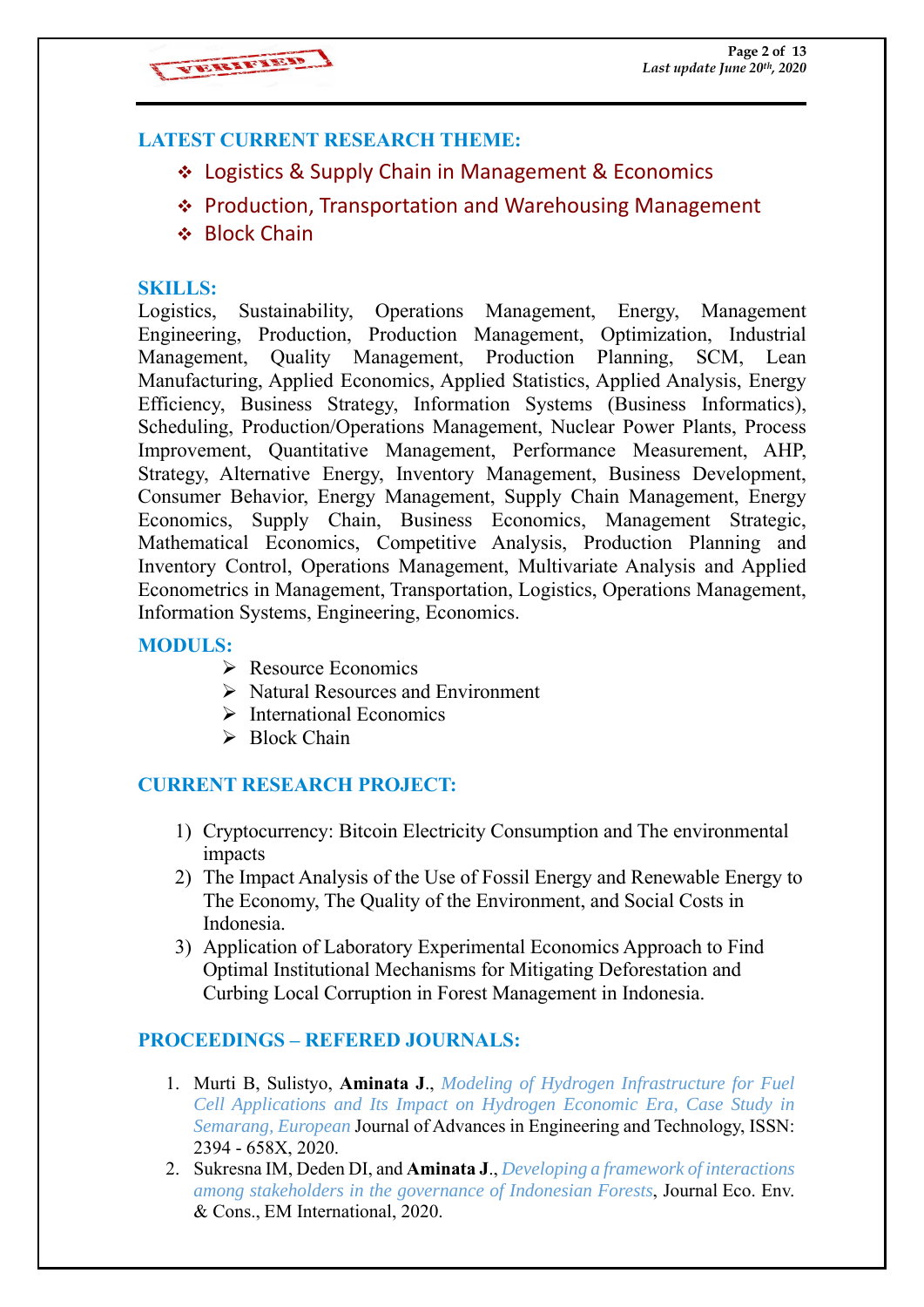VERENTIED

- 3. Darwanto, **Aminata J**., et all, *Does Formal Constraints Reduce CO2 Emissions? Indonesia's Empirical Case*, International Journal of Energy Economics and Policy, https://doi.org/10.32479/ijeep.8510, 2020.
- *4.* H. Sasana, **Aminata J**., *"Energy Subsidy, Energy Consumption, Economic Growth, and Carbon Dioxide Emission: Indonesian Case Studies"*, International Journal of Energy Economics and Policy, ISSN: 2146-4553, available at http: www.econjournals.com, International Journal of Energy Economics and Policy, 2019, 9(2), 117-122DOI: https://doi.org/10.32479/ijeep.7479
- 5. Candra Arie Nugrahanto, Jaka Windarta, and **Aminata, J.** (2018), *"Analysis of Causality Relationship Energy Consumption and CO2 Emissions to Economic Growth based on the LEAP Model (Case Study of Energy Consumption in Indonesia 2010-2025)"*, Magister Program of Energy, School of Postgraduate Studies, Diponegoro University, Semarang – Indonesia.
- 6. Susilowati, I., Syah, A., Suharno, S., & **Aminata, J.** (2018). "Economic Valuation of Tourism Attraction of Jatijajar Cave in Kebumen Regency". JEJAK: Jurnal Ekonomi dan Kebijakan, 11(1), 12-28. *https://journal.unnes.ac.id/nju/index.php/jejak/article/view/13523/7639*
- 7. **Aminata J**., Ana Nia C., & Budiman M.Y., (2017), *"Contribution of Bank's Microfinance to Develop Micro, Small and Medium Enterprises SME'S in Indonesia",* The 1st Indonesia International Micro Finance Forum 2017 (The 1st IIMF 2017).
- 8. **Aminata J.,** Budiman M.Y., & Ana Nia C., (2017), *"Literature Review: How Does the Role of Micro finance to Support Energy Development and Its Organization?",* The 1st Indonesia International Micro Finance Forum 2017 (The 1st IIMF 2017).
- 9. **Aminata J.**, Grandval S., Sbihi A., (2016), *"Electricity Consumption Level in the New Era of Supply Chain Perspective: Bitcoin Mining Process".*  (Submitted into PhD Thesis).
- 10. **Aminata J.**, Grandval S., Sbihi A., (2015), *"Monte Carlo Simulations underpinning Complex Systems: The Impact of Global ÉCO2 Mix due to Commercial Exchanges via Electric Intelligence Network-Platform".* (Submitted into PhD Thesis)
- 11. **Aminata J.**, Grandval S., Sbihi A., (2015), *"The Impact of Organizational and Geographical relocation of firm's activity trend on Openness & Production Efficiency in Indonesia's Manufactures".* Journal of Social Management, vol.12,  $n^{\circ}1$ .
- 12. **Aminata J.**, Grandval S., Sbihi A., (2015), *"Nuclear Warehouse: Emphasize on Energy Efficiency Strategy in Global Supply Chain",* Journal of International Logistics and Trade, Volume 12, Number 2, August 2014, pp.61~80.
- 13. **Aminata J.**, Grandval S., Sbihi A., (2015)," Energy *Efficiency in Production Process: A Case of Footwear Trade Development",* The Business & Management Review, vol.4, n°4, p.104-113.
- 14. **Aminata J.**, Grandval S., Sbihi A., (2015), *"Airlines Industries within Global Supply Chains and It's Strategy on Energy Efficiency",* Proceeding of HumTech2014, May 13-15th, Humanitarian Technology: Science, Systems and Global Impact, Massachusetts Ave, Cambridge, MA 02139, USA.
- 15. **Aminata J.**, Grandval S., Sbihi A., (2015), *"On Energy Efficiency in Global Supply Chain: An Oleo Chemicals transportation case",* Proceeding of the 2nd International Conference on Production and Supply Chain Management, ICPSCM 7-9 November, Rome, Italy.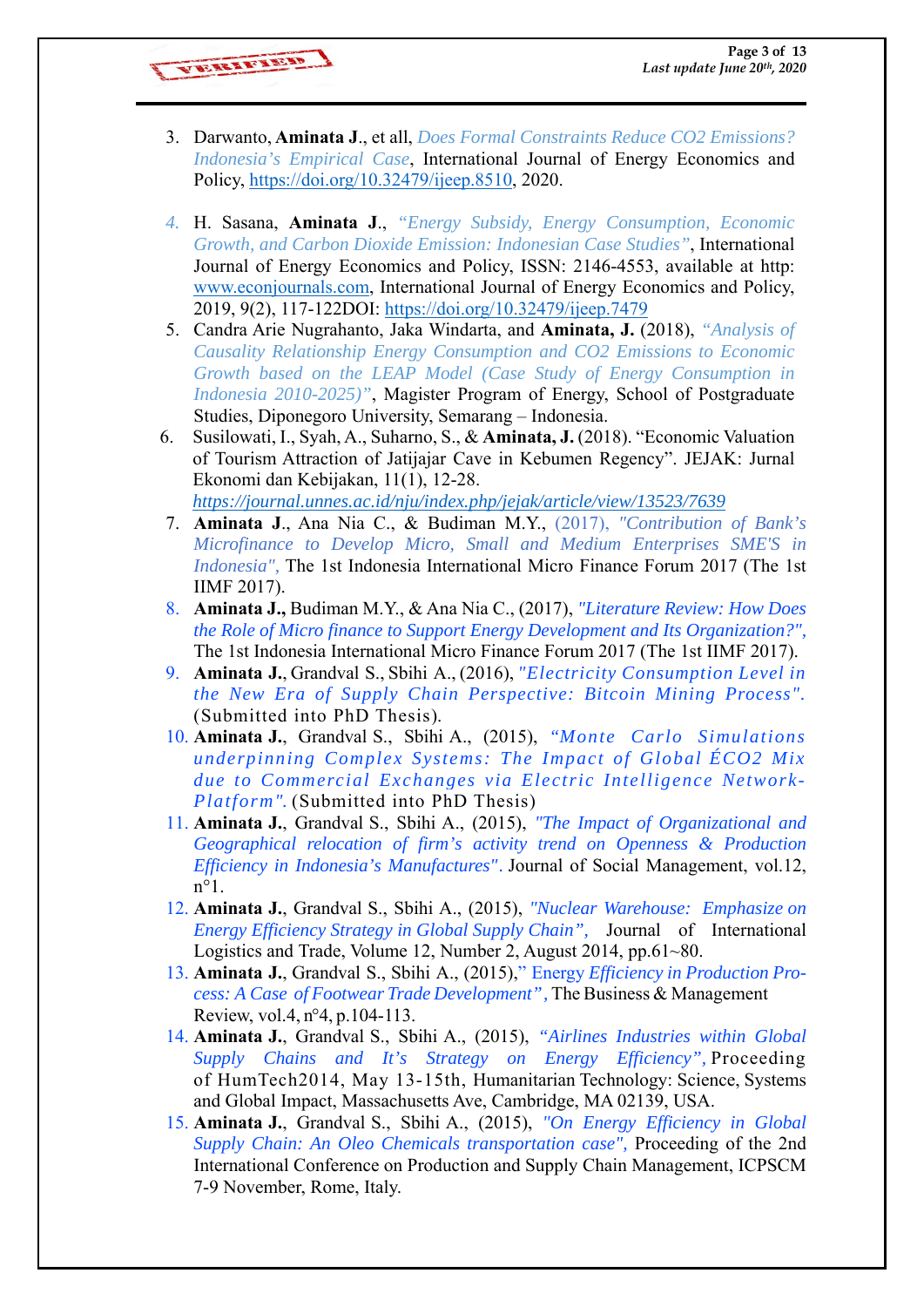VEREIFIELD

16. **Aminata J.**,(2005), *"Long Range Energy Alternative Planning System, A case of Indonesia",* Jurnal Dinamika Ekonomi & Bisnis, Vol.2 n°1, p.81-109.

### **INTERNATIONAL CONFERENCES**:

- 1. **Aminata J.**, (**2015)**, Presentation on *"Energy Efficiency Strategy within Global Supply Chain and International Logistics: Based on Facts-Simulations, Causes & Its Impacts in Transportation, Production, and Warehouse Management"*, NIMEC-ULH, October 8th, 2015.
- 2. **Aminata J.**, (**2015)**, was an active and engaged participant at *"INTER Day"*, Research day on May 13th 2015, Venue: EM Normandie Caen, 9, rue Claude Bloch, 14000 Caen, France.
- 3. **Aminata J.**, Grandval S., & Sbihi A., **(2014)**," Energy *Nuclear within Global Supply Chain Framework in Asia – Indonesia",* Université Paris 13 - University of Paris North, **Sorbonne Paris Cité, France**. October 27th. Oral Presentation.
- 4. **Aminata J.**, Grandval S., & Sbihi A., ( **(2014)**, "*Energy Development: In Long Range Energy Alternative Planning System"*, MIT & Harvard University, **Boston, USA**. **HumTech2014**, May 13th-15th. Full Paper-Accepted.
- 5. **Aminata J.**, Grandval S., & Sbihi A., **(2014)**, " *Energy Efficiency in Production System: A Case of Coffee Industry, Through Global Supply Chain"*, MIT & Harvard University, **Boston, USA. HumTech2014,** May 13th-15th. Full Paper-Accepted.
- 6. **Aminata J.**, Grandval S., & Sbihi A., **(2014)**, "*Airlines Industries Within Global Supply Chains And It's Strategy On Energy Efficiency"*, Humanitarian Technology 2014 - Humanitarian Technology: Science, Systems and Global Impact, MIT & Harvard University, **Boston, USA**. **HumTech2014,** May 13th-15th. Oral Presentation- Full paper.
- 7. **Aminata J.**, Grandval S., & Sbihi A., **(2014)**, "*Energy Efficiency on Production System within Global Supply Chain"*, 10ème colloque de l'Association Internationale et Interdisciplinaire de la Décision **(A2ID).** April 30th, **Paris, France**. Oral Presentation-Full Paper.
- 8. **Aminata J.**, Grandval S., & Sbihi A., **(2014)**, " *Warehouse Electric Transmission: On Energy Efficiency Strategy in Global Supply Chain, A case of Nuclear Power Plants and Its extension"*, INHA University, Korea and University of Le Havre. **G08**, **Le Havre, France**. April 15th. http://gu8.inha.ac.kr, Oral Presentation-Full Paper.
- 9. **Aminata J.**, Grandval S., & Sbihi A., **(2014)**, " *Energy Efficiency in Production Process: A Case of Footwear Trade Development"*. **New York, NY-USA, ICBED.** March 24<sup>th</sup>-25<sup>th</sup>, Oral Presentation-Full Paper.
- 10. **Aminata J.**, Grandval S., & Sbihi A., **(2013)**, *"On Energy efficiency in Global Supply Chain: An Oleo Chemicals transportation case"*, **ICPSCM 2013**, **Rome, Italy**. November7th-9th. Oral Presentation-Full Paper.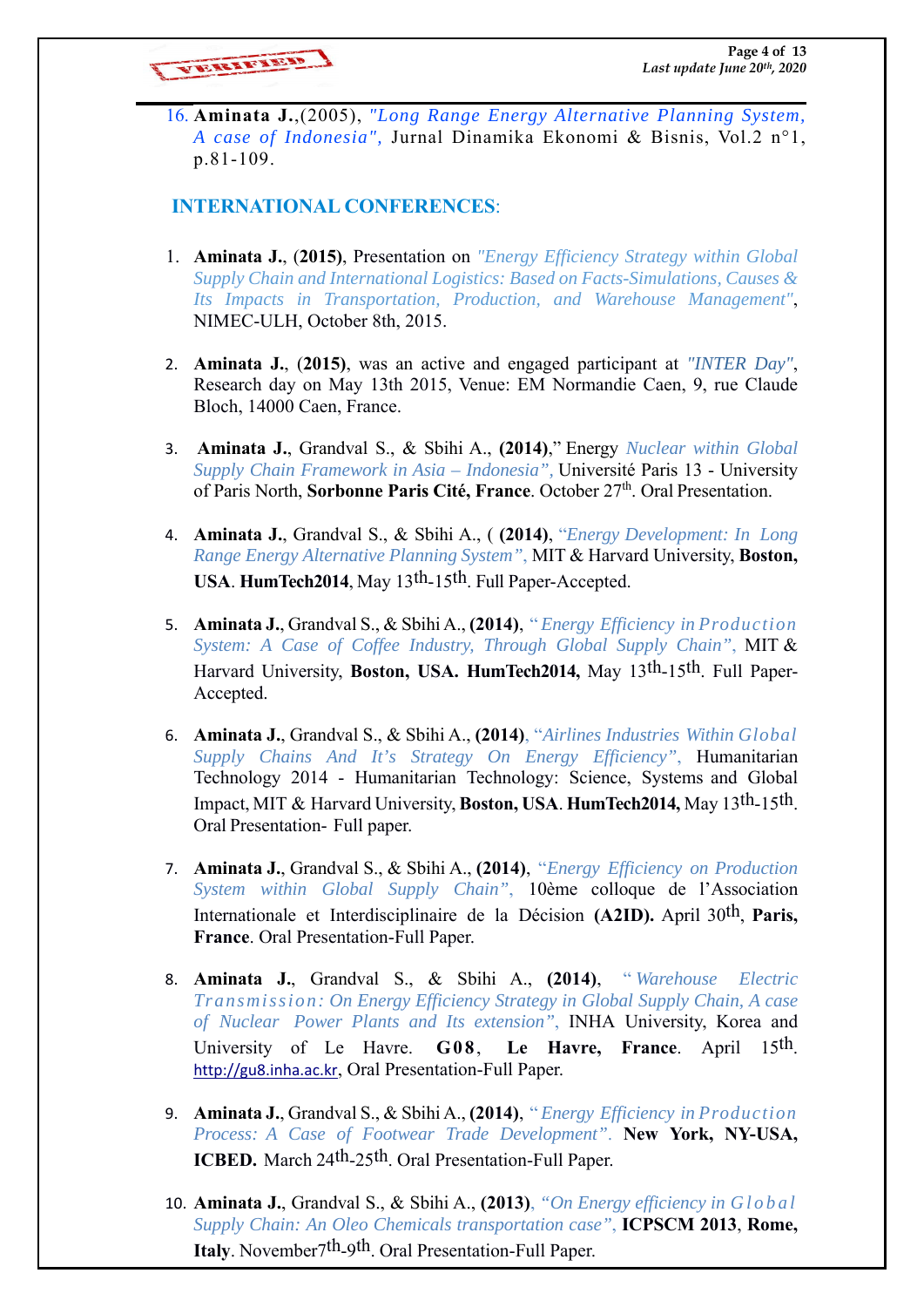VEREIFTED

- 11. **Aminata J.**, Grandval S., & Sbihi A., **(2013)**, " *Oleo chemical Industries and its Transport"*, JED (Journée de L'École Doctorale), **Le Havre, France.** June 7<sup>th</sup>. Oral Presentation-Full Paper.
- 12. **Aminata J.**, (2012), "Energy Efficiency in Industrial *Development"*, A x e Logistique-Terre-Mer-Risque (LTMR), École d e M a n a g e m e n t d e Normandie, France, **Le Havre, France.** N o v e m b e r 12th. O r a l Presentation.

#### **OTHER INTERNATIONAL CONFERENCES**

- **Aminata J**, Seminar on 2016 Preliminary Findings and 2017 Perception Survey for "Annual Competitiveness Ranking and Simulation Studies of 34 Indonesian Provinces".
- **Aminata J.**, 2010, A Speaker: *"Applied Energy Economics"*, International Summit, Minister of Education-Republic of Indonesia. **Jakarta, Indonesia.** Décembre,  $16^{th}$  -  $19^{th}$ .
- **Aminata J.**, 2009*, "New Paradigm in 'Infrastructure Development" and Its Implication on Income Distribution and Welfare State"***, Den Haag, Netherland**, October.
- **Aminata J.**, 1998, *"Industrial Development Challenge: on Textile Industries"*, International Call Paper. Tokyo, Japan. July 30<sup>th</sup>.
- **Aminata J.**, 1997, *"Small and Medium Enterprises Development"*, International Call Paper, Nanyang Technological Singapore, NTU, September  $17<sup>th</sup>$ .

#### **POPULAR ARTICLE:**

 **Aminata J.**, (2012), "*Business Competition on Indonesia's Coffee product: How to enter European Market?"* Magazine: FMPM Vol XXVI No 01 | January – February, page.59-65.

| <b>Country: France - Department of International Business</b> |                                             |                                   |                         |  |
|---------------------------------------------------------------|---------------------------------------------|-----------------------------------|-------------------------|--|
| Course                                                        | Degree - Program                            | Department/<br><b>Institution</b> | Academic<br><b>Year</b> |  |
| <b>Management Simulation:</b>                                 | Master Degree, 1st                          | FAI, ULH, FR                      | 2015/2016               |  |
| <b>French Accounting System</b>                               | Year, (M.Sc. Program)                       |                                   |                         |  |
| <b>Korean Economy and</b>                                     | Master Degree, 2nd                          | FAI, ULH, FR                      | 2015/2016               |  |
| <b>Culture</b>                                                | Year, (M.Sc. Program)                       |                                   |                         |  |
| <b>Management Control</b>                                     | Master Degree,2nd                           | FAI, ULH, FR                      | 2015/2016               |  |
| <b>System</b>                                                 | Year, (M.Sc. Program)                       |                                   |                         |  |
| <b>Asian Management</b>                                       | Master Degree, 2nd<br>Year, (M.Sc. Program) | FAI, ULH, FR                      | 2015/2016               |  |
| <b>Marketing Management</b>                                   | Master Degree,2nd<br>Year, (M.Sc. Program)  | FAI, ULH, FR                      | 2014/2015               |  |
| <b>Culture and Korean</b><br><b>Economy</b>                   | Master Degree,2nd<br>Year, (M.Sc. Program)  | FAI, ULH, FR                      | 2014/2015               |  |

# **COURSES – TEACHING & RESEARCH SCHEME:**

# **Country: France - Department of International Business**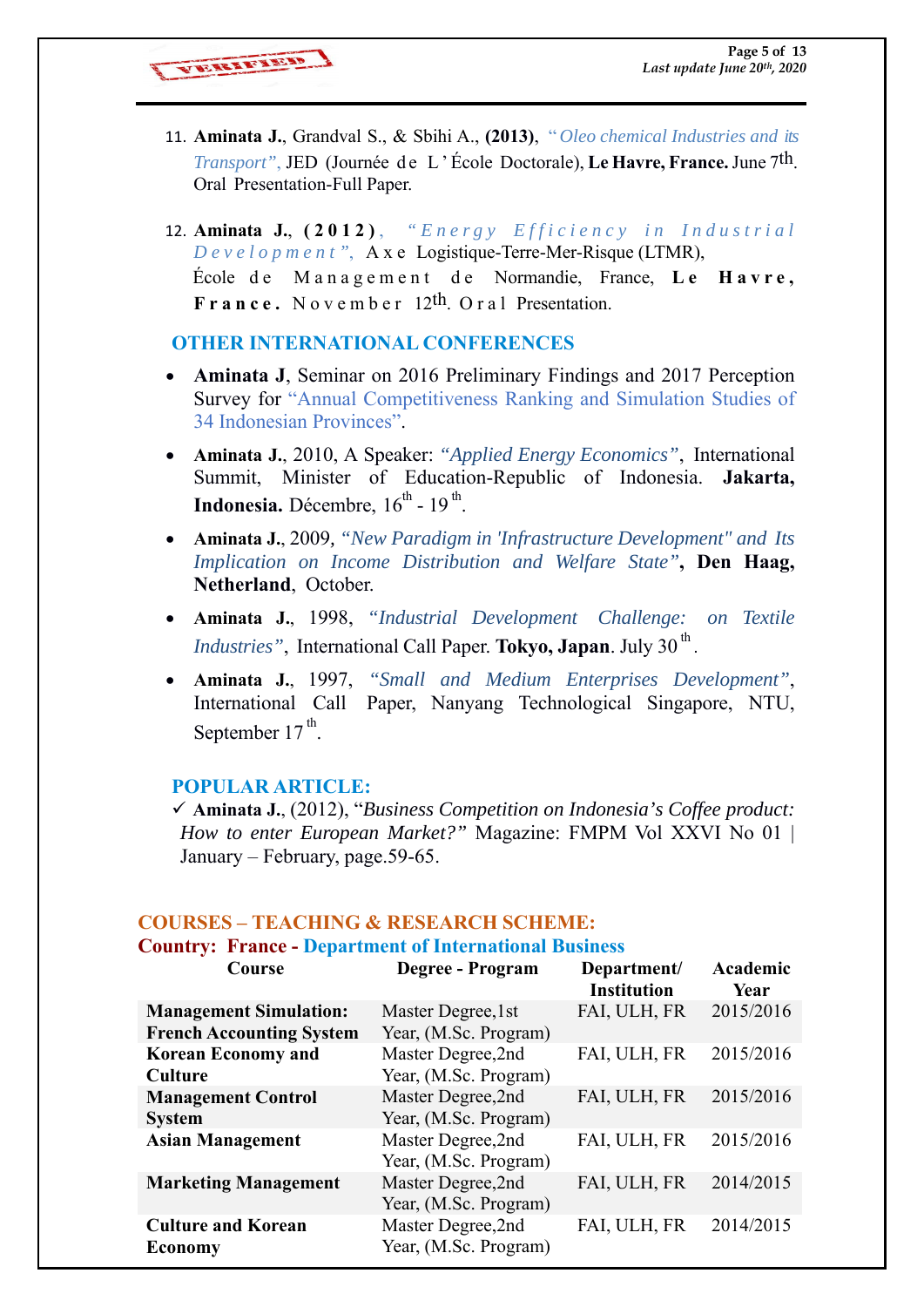

| <b>General Culture</b>          | Master Degree, 2nd    | FAI, ULH, FR  | 2014/2015 |
|---------------------------------|-----------------------|---------------|-----------|
|                                 | Year, (M.Sc. Program) |               |           |
| <b>Human Resources</b>          | Master Degree,2nd     | FAI, ULH, FR  | 2014/2015 |
| Management                      | Year, (M.Sc. Program) |               |           |
| <b>Management Simulation:</b>   | Master Degree, 2nd    | FAI, ULH, FR  | 2014/2015 |
| <b>Matrix Simulation</b>        | Year, (M.Sc. Program) |               |           |
| <b>Corporate Social</b>         | Master Degree, 1st    | FAI, ULH, FR  | 2014/2015 |
| <b>Responsibility</b>           | Year, (M.Sc. Program) |               |           |
| <b>Management Control</b>       | Master Degree,2nd     | FAI, ULH, FR  | 2014/2015 |
|                                 | Year, (M.Sc. Program) |               |           |
| <b>Financial and Management</b> | Master Degree, 2nd    | FAI, ULH, FR  | 2014/2015 |
| <b>Strategy</b>                 | Year, (M.Sc. Program) |               |           |
| <b>Commercial Negotiation</b>   | Master Degree,2nd     | FAI, ULH, FR  | 2014/2015 |
|                                 | Year, (M.Sc. Program) |               |           |
| <b>Rail Transport: Theory</b>   | Master Degree, 2nd    | Ecole         | 2011/2012 |
| and Application                 | Year, (MBA Program)   | Management de |           |
|                                 |                       | Normandie, FR |           |

#### **Special Teaching Assistant in Management Strategy Under Direction of M. Samuel Grandval:**

Management Strategy: Master Pro. (classical method), 2016.

# **Special Teaching Assistant in Management & Accounting Simulation Under Direction of M. Patrice Brière:**

- $\triangleright$  Master Pro. (M.Sc program 2<sup>nd</sup> Years), March, 7<sup>th</sup>, 8<sup>th</sup>, 9<sup>th</sup>, 10<sup>th</sup>, 2016 within 27 Hours. (Classical method)
- $\triangleright$  Master Pro. (M.Sc program 2<sup>nd</sup> Years), March, 14<sup>th</sup>, 2016 (classical method)
- $\triangleright$  Master Pro. (M.Sc program 2<sup>nd</sup> Years), May, 23<sup>th</sup>- 27<sup>th</sup>, 2016 within 27 Hours. (classical method)

# **Country: Indonesia**

#### **Minister of Finance, Republic Indonesia**

| Invited- Guest | Level (Eselon) IV    | Traning Center,   | 2002-2003 |
|----------------|----------------------|-------------------|-----------|
| Lecturer;      | and III, Minister of | Radius Prawiro    |           |
| Indonesian     | Finance, Republic    | Campus, Magelang, |           |
| Economy        | of Indonesia         | Indonesia         |           |
|                | (Covered all         |                   |           |
|                | Ministerial Staff-   |                   |           |
|                | All Provinces)       |                   |           |
|                |                      |                   |           |

#### **Gadjah Mada University, Republic Indonesia**

| Assistance         | Master Degree, 1 <sup>st</sup> | FEB-MM, UGM, | 1997/1998 |
|--------------------|--------------------------------|--------------|-----------|
| Professor, Applied | Year                           | Indonesia    |           |
| Industrial         |                                |              |           |
| Economics using    |                                |              |           |
| SAS &dBase         |                                |              |           |
| Programming        |                                |              |           |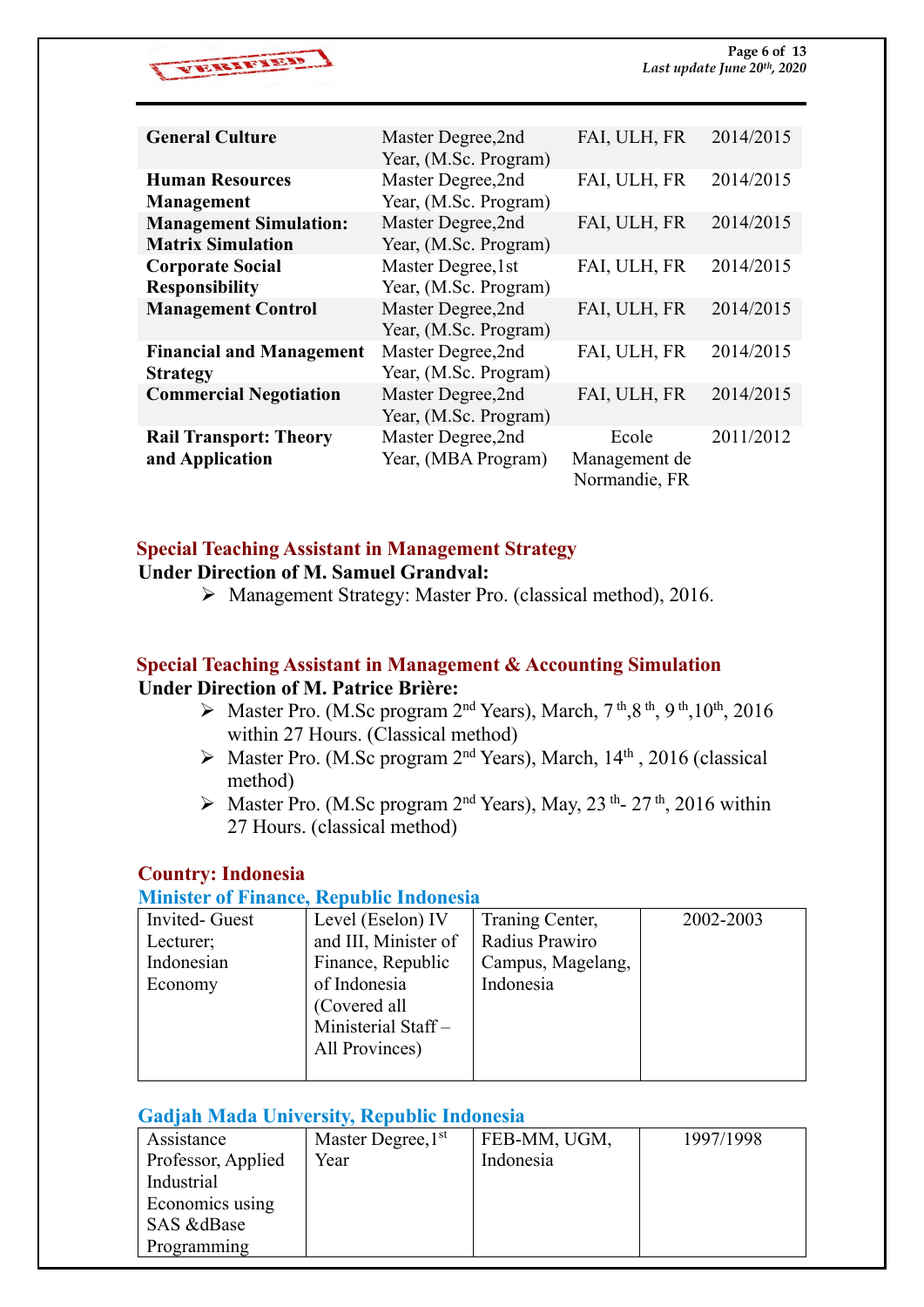

#### **Diponegoro University, Republic Indonesia**

| Mathematical | Master Degree, 1st | <b>FEB-MIESP,</b> | 2005-2006 |
|--------------|--------------------|-------------------|-----------|
| Economics    | Year               | UNDIP. Indonesia  |           |

# **Country: Japan**

#### **Private Company & University**

| Special Course: on | Managerial Level | Nagoya City, Mie   | 2000-2002 |
|--------------------|------------------|--------------------|-----------|
| Indonesian         |                  | City, etc., Japan  |           |
| Economy,           |                  |                    |           |
| Marketing, and     |                  |                    |           |
| Production         |                  |                    |           |
| Research           | Data Base        | Nagoya University, | 2001      |
| Assistance         | Management       | Japan              |           |

# **Country: Luxembourg**

#### **CEPS – Research Center**

| Research   | Intl. Research | CEPS       | Sept 05th-Octobre |
|------------|----------------|------------|-------------------|
| Assistance | Project        | Luxembourg | 30th 2011         |

#### **FURTHER RESEARCH SUBJECT**

| <b>MAIN COURSE</b>                 | <b>DESCRIPTION</b>                |
|------------------------------------|-----------------------------------|
| 1. Operations Research (All Level) | 1. Modeling for Systems Dynamics  |
| 2. Supply Chain (All Level)        | 2. Logistics and Supply Chain     |
| 3. Global Supply Chain (All Level) | Management                        |
|                                    | 3. Operations Strategy for Global |
|                                    | Competitiveness                   |
|                                    | 4. Business Process               |

# **RESEARCH GRANT – A3 PROGRAM DIKTI**

- 1. "Applied Statistics", Faculty of Economics and Business, Diponegoro University. A3 financing program DIKTI - Minister of Education, Indonesia. April 2004.
- 2. "AHP model", Faculty of Economics and Business, Diponegoro University. A3 financing program DIKTI - Minister of Education, Indonesia. October 2004.

# **TEACHING MATERIAL:**

 Applied Statistics and Industrial Organization for Undergraduate and Graduate Level Program, funding by A3- DIKTI - Minister of Education, Indonesia. June 2004.

# **RESEARCH ASSISTANCE:**

 Assistance Research at Inter University Center - Gadjah Mada University – The World Bank, Washington, USA, USAID Project. June, 1996 – July, 1998.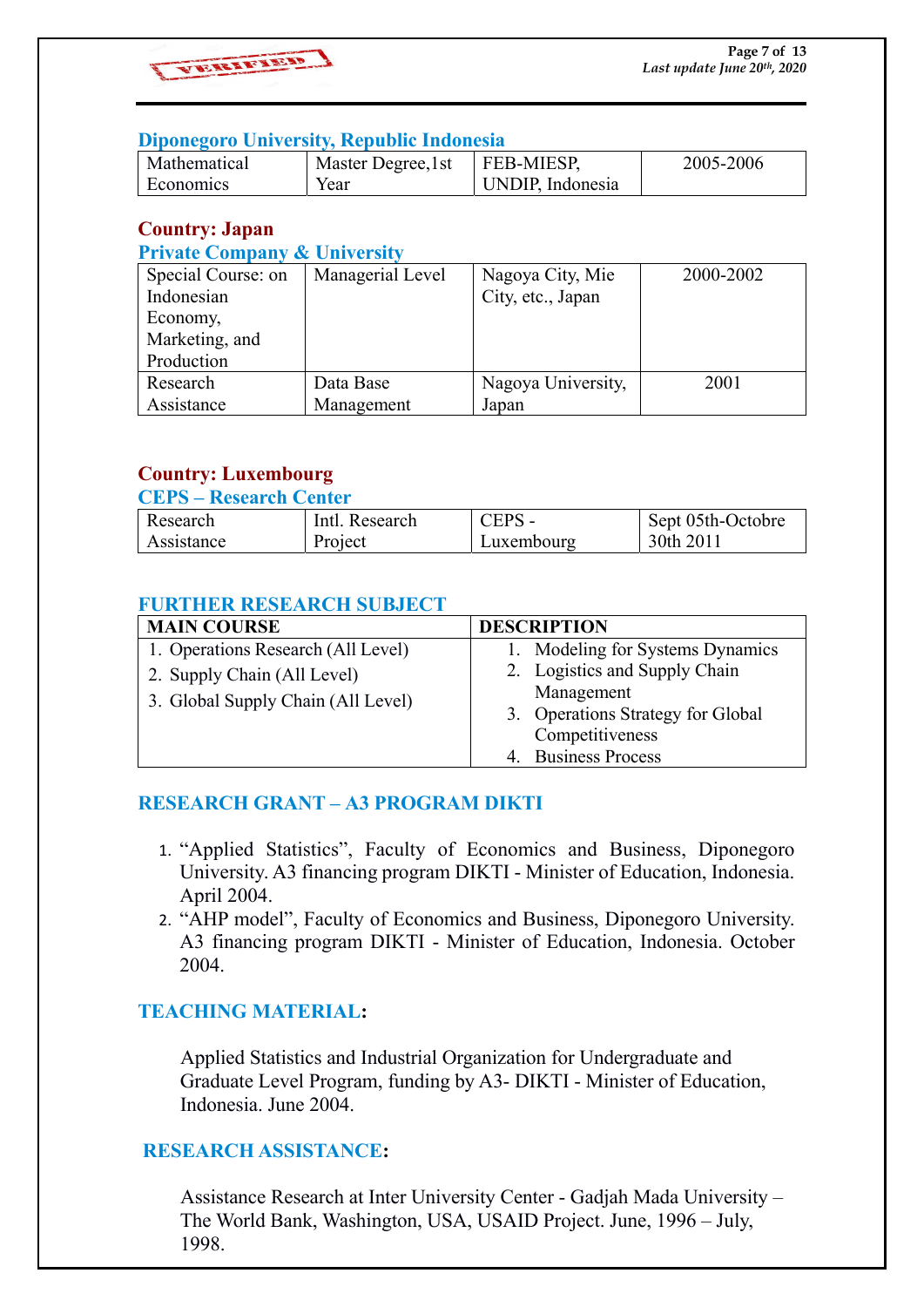VEREINTEED

### **SPECIFIC TRAINING:**

- Project Management, GSID, Nagoya University, Japan, April, 2001.
- Training on SAS software by Maryland University, USA. January, 1997. (Mr. G. W. Anderson, Jr)

### **PROFESSIONAL ACTIVITIES:**

- Consultant, 2011, ITPC (Indonesia Trade Promotion Centre), as an author for the first draft report of "International Trade for Coffee Product", Lyon, France, June.
- International Counterpart, 2010, Partnership Program, Minister of Education and Culture, Republic of Indonesia and Minister Education National, France, Paris-UNESCO, Paris-France, October.
- Consultant, 2000-2003/4, Alliance and Joint Venture, AC Denso Corp. and Toyota Corp, Japan.
- Consultant, 2001/2002, Nagoya Electric Company, Power Station, Chubu Electric Power Corp. Nagoya, Japan.
- Consultant, 1997, for various small and medium enterprises in Yogyakarta, Indonesia.

# **E X P E R I E N C E S (UNIVERSITIES & COMPANIES) UNIVERSITIES:**

- Director of International Office, Faculty of Economics and Business, Universitas Diponegoro, Semarang, Indonesia, since January 2<sup>nd</sup>, 2017.
- Director, Center for European Business and Economic Studies (CEBES), Faculty of Economics and Business, Universitas Diponegoro, Semarang, Indonesia, Since October 3rd, 2016.
- Person in Charge (PIC) for International Under-Graduate Program (Economics and Finance, FEB - UNDIP), Since October 12<sup>th</sup>, 2016.
- Speaker for Doctoral Degree in Economics, PhD Life Experienced and Research Methodology, FEB-UNDIP, 2016.
- Speaker for creating international collaboration at Magister Management, Department of Management, FEB-UNDIP, 2016.
- Associate Researcher for Faculty of Engineering and State owned Enterprises, PGN, Central Java, 2016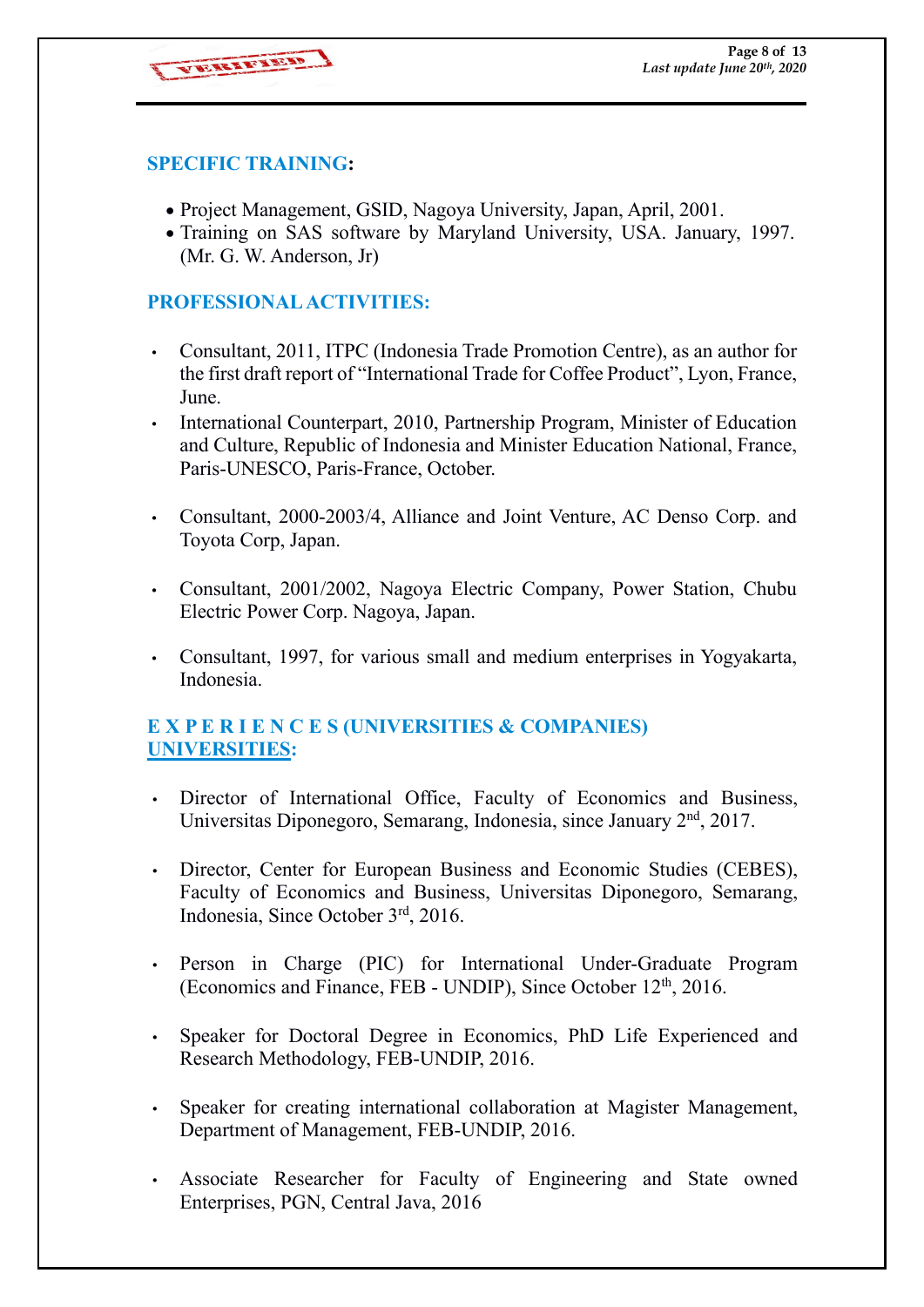VEREIFIELD

- Speaker for International Under-Graduate Program, Department of Management and Accounting, FEB-UNDIP.
- Lecturer, 2014-2016, Master program at Faculty of International Business, University of Le Havre, France, September 1st.
- Research team member, 2014-2016 NIMEC Lab. Faculty of International Business, University of Le Havre, France, September 1st.
- The rapporteur member for the first year of PhD student research progress at NIMEC Laboratorium, FAI-ULH, FR, PRSH Room. December 10th, 2015.
- Jury for Master Thesis defense-examination at Department of International Business, University of le Havre, and also at École de Management of Normandie, France, since 2013-2016.
- Elected PhD student, 2014-2015, Research Commission, the Scientific Council, University of Le Havre, France, May  $27<sup>th</sup>$ .
- Head of procurement system, "Operational System-Manager", 2004-2005, Department of Economics and Business's supplies from private companies, A3-Program-UNDIP-DIKTI, Faculty of Economics and Business, Diponegoro University, Higher Education, Republic Indonesia
- Research Associate, 2002-2003, Center for Economic Studies and Public Policy Gadjah Mada University, Indonesia, April-September
- Research Assistance, 2002, the Creation of Rural Employment and Urban in Indonesia, under direction of Prof. Stein Christiansen, Edger University, Norway, December
- Lecturer & Researcher, 2002-now, Faculty of Economics and Business, Diponegoro University, December, Semarang, Indonesia.
- Research Assistance, 2001-2002, Nagoya University, Japan, Management Database (Taiwan Manufactured), Nagoya, Japan.
- Research Assistant, 1996 1998, Inter University Center Gadjah Mada University under supervision of the World Bank, Washington DC.
- International Counterpart, 1997, University Exchange Program, Gadjah Mada University, Indonesia and Nagoya University, Japan.
- Assistance Professor, 1997, Gadjah Mada University, Yogyakarta, Indonesia.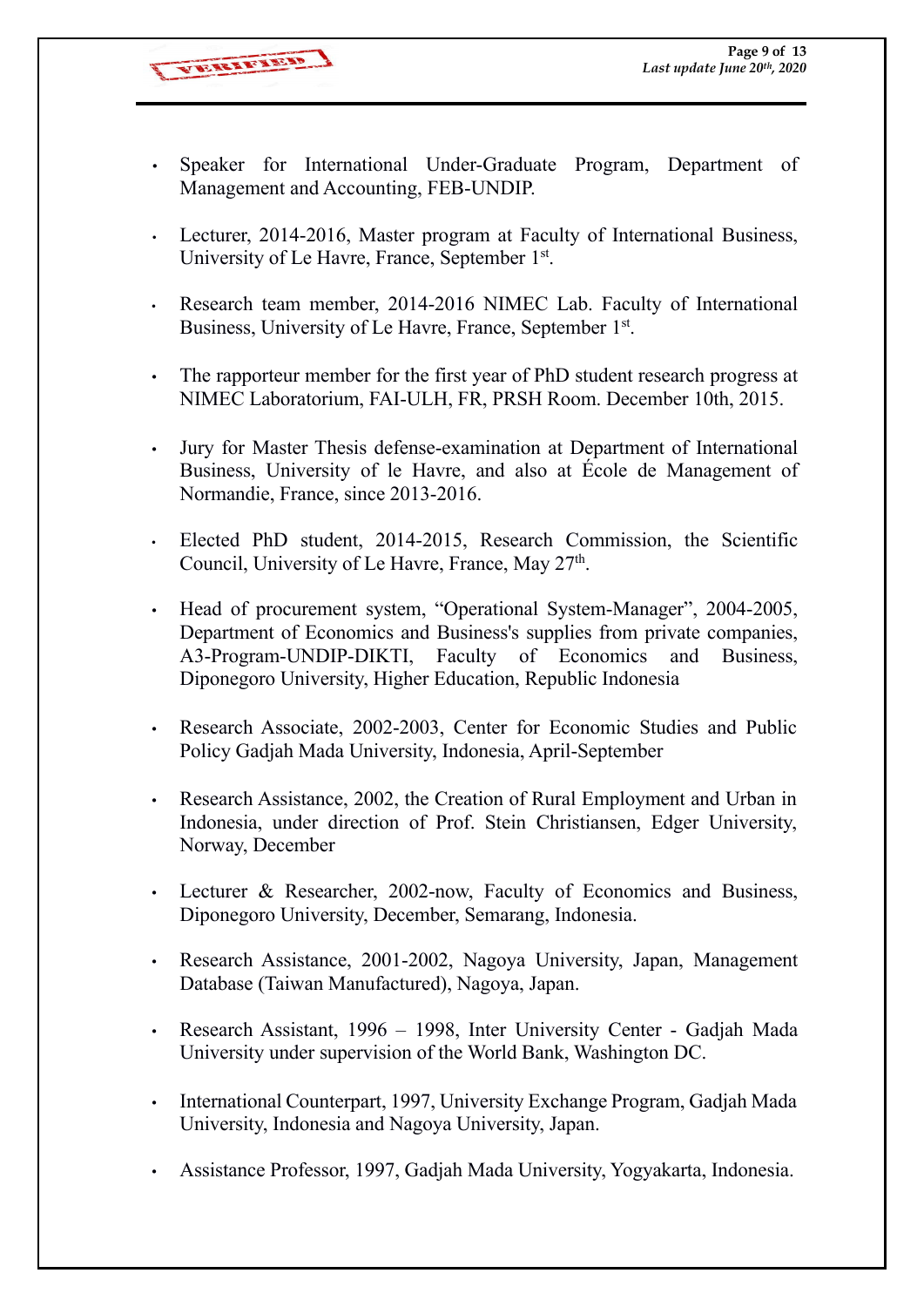VERIFIED

# **COMPANIES:**

- Consultant, 2012, Particularly in Transportation and Global supply chain on raw material products of oleo chemicals industrial Planning: DHW-ECOGREEN GROUP, the factory is located in Germany.
- Top Manager, 2012, as Planning Manager on Logistics, Transportation, and Purchasing which belong to E & S Chemicals Industrial Plant - ECOGREEN GROUP, France. The central office located in Singapore, and the world-wide offices based in Germany, France, and Huston-USA. (total buyer in global level is more than 550 companies and laboratories in various size).
- Consultant, 2002, Mitsubishi Gas Kagaku, Japan. Strategic Global competition.
- Consultant, 1999-2002, Time Life Ltd., Japan. Strategic Global competition and build the business to the business. (Indonesia, Philippines, Japan, German, and France).
- Consultant, 2001, Nippon Denso, Toyota, Japan. Strategic Global competition.

#### **INTERNATIONAL ASSOCIATE MEMBER :**

- 1. An associate member of the Research Axis Logistics-Land-Sea-Risk, LTMR-EM Normandie, France. (2012-2016)
- **2.** Temporary research member; NIMEC- ULH, France, (2012-2016) https://nimec.univ-lehavre.fr/?lang=fr
- **3.** Coordinator of economic cluster, « Indonesian Scientist in abroad », « Acceleration Program for Indonesian Economy », (http://i-4.or.id/id), (2011-2015)
- 4. Competitive Intelligence Asia, (International Counter part) http://competitive-intelligence.asia

# **VOLUNTEER ACTIVITIES :**

- International Jury for Academic Conference; KJRI, Indonesian Consulate General, Marseille, France, 2011.
- Associate member, Student Association in abroad, http://ppifrance.fr
- Quelles performances et quelles décisions pour la logistique et le secteur de la santé ? 10ème COLLOQUE DE L'ASSOCIATION INTERNATIONALE ET INTERDISCIPLINAIRE DE LA DECISION (A2ID), Paris, France, le 30 avril 2014.

http://www.ecole-managementnormandie.fr/upload/document/A2ID\_10\_\_Appel\_a\_communication\_\_2014.pdf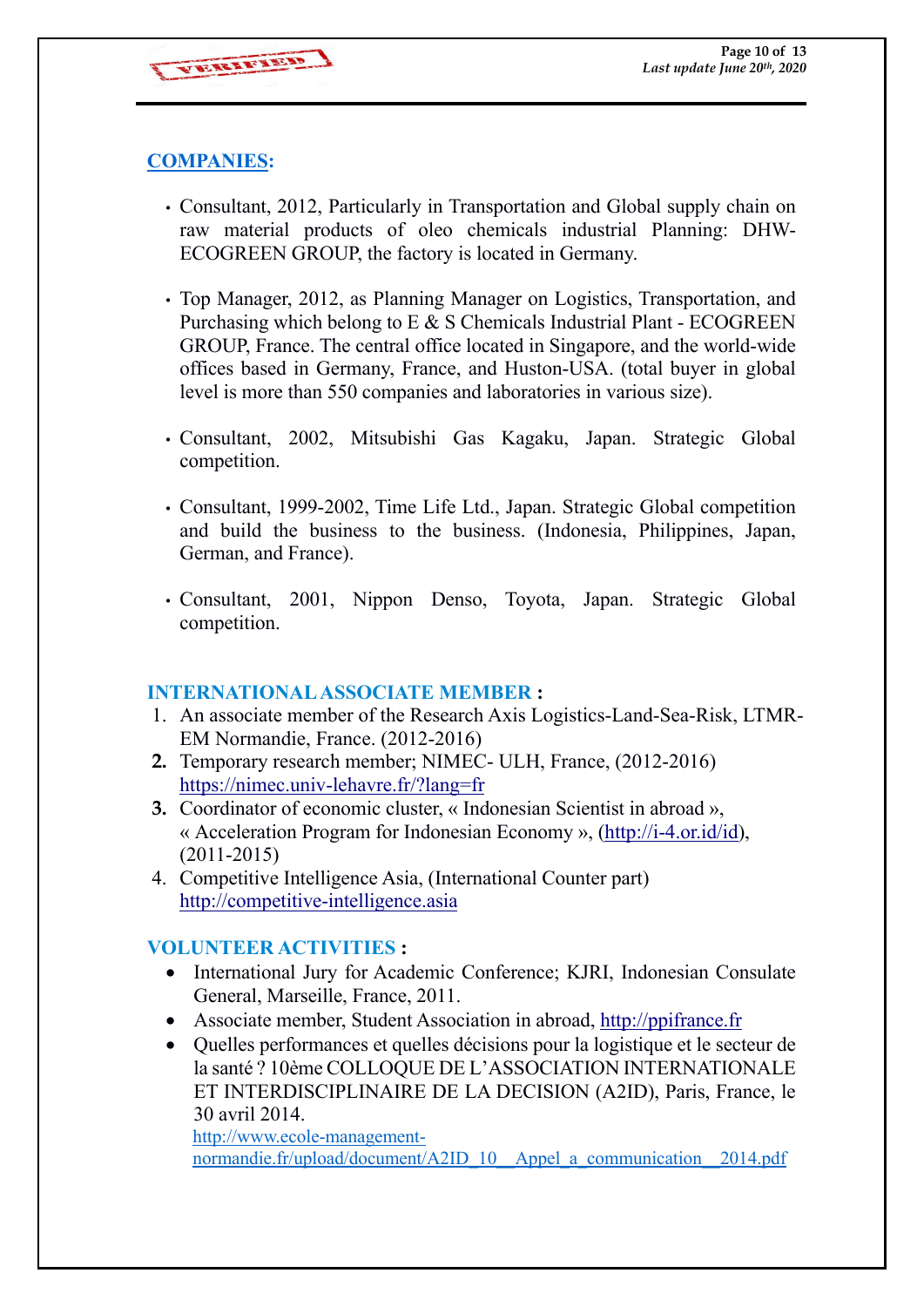

# **FULL ACADEMIC DEGREE:**

# •**PhD Dissertation**

 "THE IMPACT OF CSR AND RISK MANAGEMENT ON ENERGY EFFICIENCY WITHIN SUPPLY CHAIN: INSTITUTIONAL

# ORGANIZATION MANAGEMENT"

 *Based on Tools - Methodologies in: Econometrics, Optimization, Statistics, and Management Sciences approaches.* 

# •**Master Thesis**

"GROWTH OF INDONESIAN MANUFACTURING SECTOR: A Structural Analysis with Emphasis on Ownership and the Efficiency of Production"

 *Based on Tools - Methodologies in: Cobb-Douglass Production Function-Econometrics Statistical Approaches.* 

# •**Bachelor Degree**

"MANUFACTURING DEVELOPMENT: ALL IMPACTS TO RIVERS QUALITIES IN WEST JAVA, CAPITAL CITY, AND EAST OF JAVA"  *Based on Tools - Methodologies in: Granger Causality - Econometrics Statistical Approaches.*

# **SCHOLARSHIP AND RESEARCH GRANTS:**

- 1. APLOG (Le Projet Amélioration et Performance de la Logistique Globale) NIMEC Laboratory, University of Le Havre, Normandie, France, 2014.
- 2. APLOG (Le Projet Amélioration et Performance de la Logistique Globale) NIMEC Laboratory, University of Le Havre, Normandie, France, 2013.
- 3. Indonesian Government, 2011.
- 4. Indonesian Government, 2008.
- 5. Japanese Government, 2002.
- 6. Inter University Center (IUC), Gadjah Mada University, 1997.
- 7. Sumitomo Bank Corporation, New York, New York, USA, 1996.

# **LEGAL BRIEF VERSION- BIOGRAPHY OF JAKA AMINATA:**

- Visiting Lecturer Program: "Training for Trainer" to enhance International publication and network development, Indonesia. March  $10<sup>th</sup>$ , 2018
- A Public speaker for more than 1100 audiences about "*Information Technology based on supply chain Management"* at private university, Indonesia. February 24th, 2018.
- A visiting scholar (2018), the Healing Environment & Health Management Forum in the Center for Healing Environment Administration and Research at the Tunghai University (THU), Taichung, Taiwan.

Also, International Meeting: Andrew University, USA, Tunku Abdul Rahman Malaysia, The University of Japan.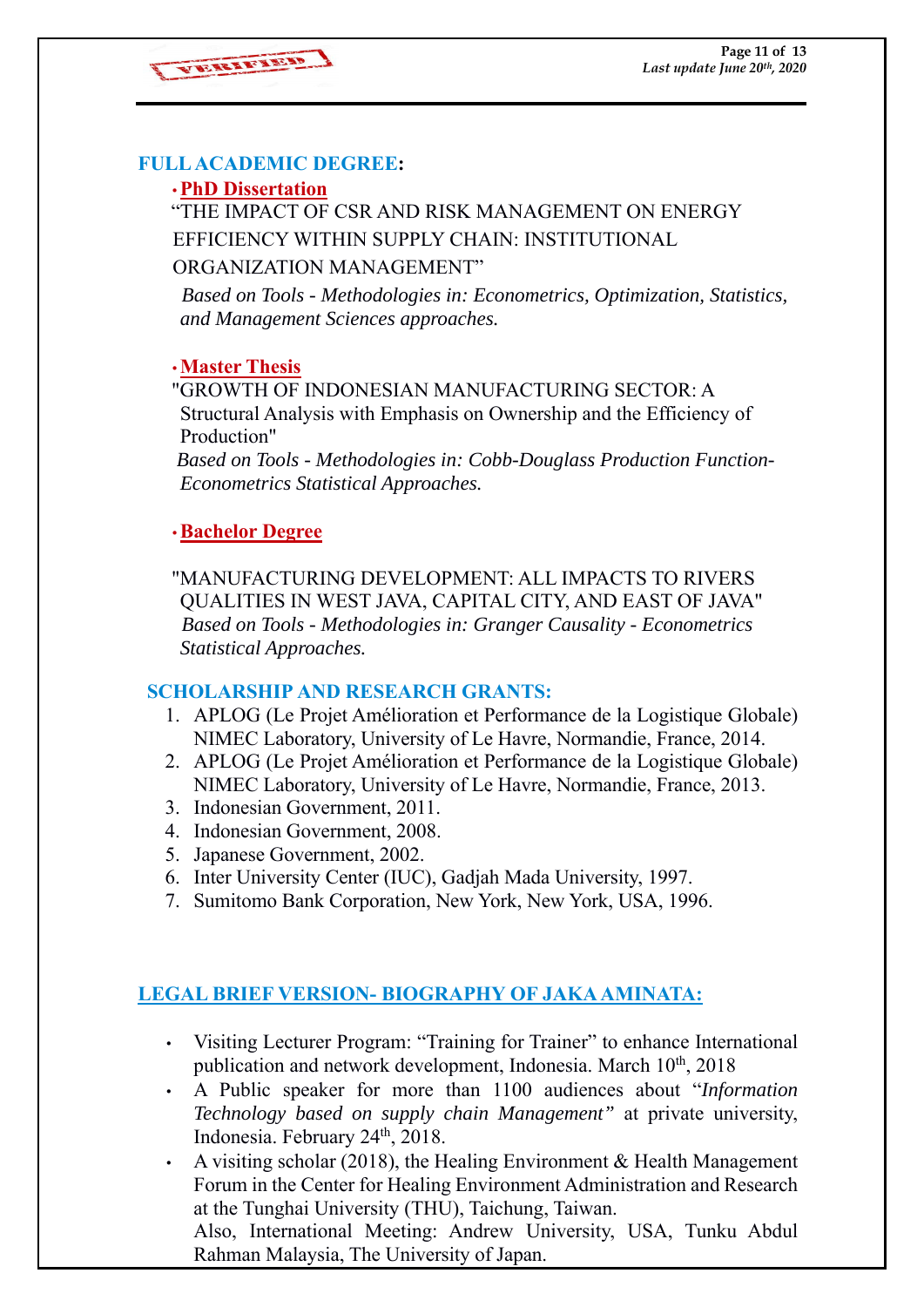VERENT HEAD

- A visiting scholar (2017), the Healing Environment & Health Management Forum in the Center for Healing Environment Administration and Research at the Tunghai University (THU), Taichung, Taiwan.
- Lecturer for International Program (2017), short courses program Taiwan's students at FEB UNDIP collaboration with Asia University, Taiwan, the course is on International Economics and Business Spectrum, August 2nd, 2017 at 13h00 – 15h00.
- Visiting Lecturer (2017), at MOSS, Master Program, Université Paris 13, Sorbonne Paris Cité, France.
- Director of International Office, Faculty of Economics and Business, Universitas Diponegoro, Semarang, Indonesia, since January 2nd, 2017.
- Director, Center for European Business and Economic Studies (CEBES), Faculty of Economics and Business, Universitas Diponegoro, Semarang, Indonesia, Since October 3rd, 2016.
- International member of A2ID (since 2013), Association Internationale et Interdisciplinaire de la Décision - A2ID – Paris, France.
- Lecturer and Researcher, (2014-2016); NIMEC Laboratory, Department of International Business, University of Le Havre - Normandie Université, France. His research field is in Global Supply Chain, Logistics & Operations Research.
- An Associate Member, (2012-2016), The Research Axis Logistics-Land-Sea-Risk, LTMR-EM Normandy, France.
- Lecturer and Researcher, (Since 2002), Faculty of Economics and Business, Diponegoro University, Semarang, Central Java, Indonesia.
- Assistant Professor for teaching and research, (1995), Public & Private Universities in France, Japan, Indonesia, and etc. Frequently, he has been linking & presenting research papers in international conferences and published research works at International Journal.
- Manager & Consultant, (Multi Years), in several positions for planning, logistics, transportation and purchasing departments at various MNCs, also public Institutions, included.

# **FURTHER INFORMATION IN SPECIFIC CRITERIA**:

- Member of International Accreditation; University of Le Havre, France, 2016/2017.
- The Chairman of Accreditation for Department of Economics and Development Studies, Faculty of Economics and Business, Universitas Diponegoro 2018/2019.
- Bachelor's in Economics & Development Studies, and also related disciplines (Statistics, Econometrics, and Mathematics). Master of Arts in International Development. The highest academic achievement: Doctor of Management Science, focused on logistics & supply chain in economics and management.
- Experienced for data base management (compiling large data base, real time data monitoring, creating & drawing hypotheses, and conclusions from data base), statistical system analysis, and software-machine learning skills.